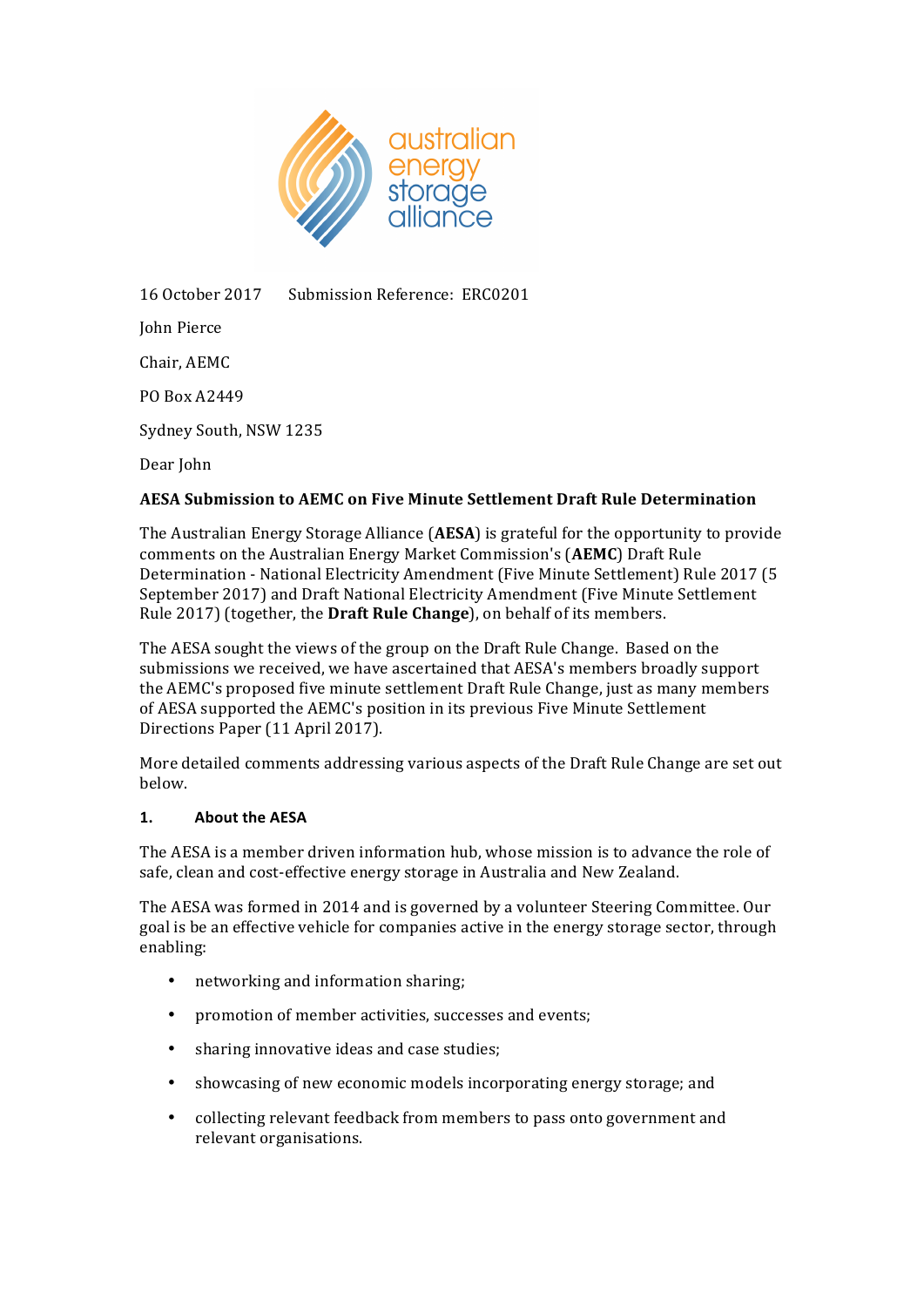## **2. Overview of AESA participant feedback**

The AESA has once again received several submissions of support for a change to the five minute settlement rule, battery and energy storage technology having advanced to the stage where it can effectively provide more and more energy customers with fastresponse demand response capability.

While none of AESA's respondents had specific feedback on the drafting of the proposed amendments to the Rules to give effect to the five minute settlement rule, all respondents supported the Draft Rule Change.

However some of AESA's members expressed a preference to reduce the proposed implementation period, so as to realise the benefits of the Rule Change earlier.

## **3.** Responses received by the AESA

Darius Salgo, Co-Founder and CEO of Nexergy, reiterated the significance of the Draft Rule Change to the electricity sector as a whole:

The transition to settlement of the NEM according to five minute intervals is of critical *importance to the electricity sector at large. The current settlement structure of the NEM* was devised according to the capabilities of the technology available at the time of its *inception.* Due to technological improvements, cost competitiveness and requirements for *more transparent market dynamics, the AEMC is currently best placed to implement the* Five Minute Settlement Rule change as soon as practicable. It will lead to more effective *compensation for fast response generation and participants capable of providing fast response ancillary services. This will contribute to a more cost reflective and reliable* system resulting in better outcomes for consumers above and beyond lower long-term energy costs, and so is aligned with the AEMC's goals under the NEO.

As such, Nexergy is firmly supportive of the rule change. Further, the infrastructure *required to comply with the rule change such as more data, and more granular data, will have tangential benefits to the system and energy citizens. These include greater* understanding and utilisation of the capabilities of new energy infrastructure such as energy storage, but also consumer empowerment for other innovative technologies such as *peer-to-peer energy trading* (which Nexergy is working on). By improving the return to *fast response, flexible resources such as energy storage, the rule change will lead to greater* uptake of distributed energy resources and the many benefits they can provide to the *system.*

We have no comment or concern with the *implementation* of the rule change in its current *guise. However, we would be supportive of bringing the implementation date forward as* much as practicable. We are familiar with the reasoning for the current implementation date but hope that the benefits of the rule change would outweigh that reasoning and *result in an earlier implementation date.* 

Jamie Allen from LG Chem noted various benefits for consumers, industry, networks and the energy market in general which would flow from the introduction of the rule as drafted by the AEMC:

The introduction of the 5 minute settlement rule in July 2021 will provide much better *competition in the Australian energy market and provide new opportunities for peak* power offset solutions and fast deployment to reduce the spot market cost of electricity for *a range of industries and consumers.*

We are in favour of the 5 minute settlement and believe this much smaller trading interval would encourage more competitive trading and enable the uptake of grid scale and distributed energy storage systems on industrial and consumer sites to lower their peak demand charges, support networks and also provided opportunities for networks to